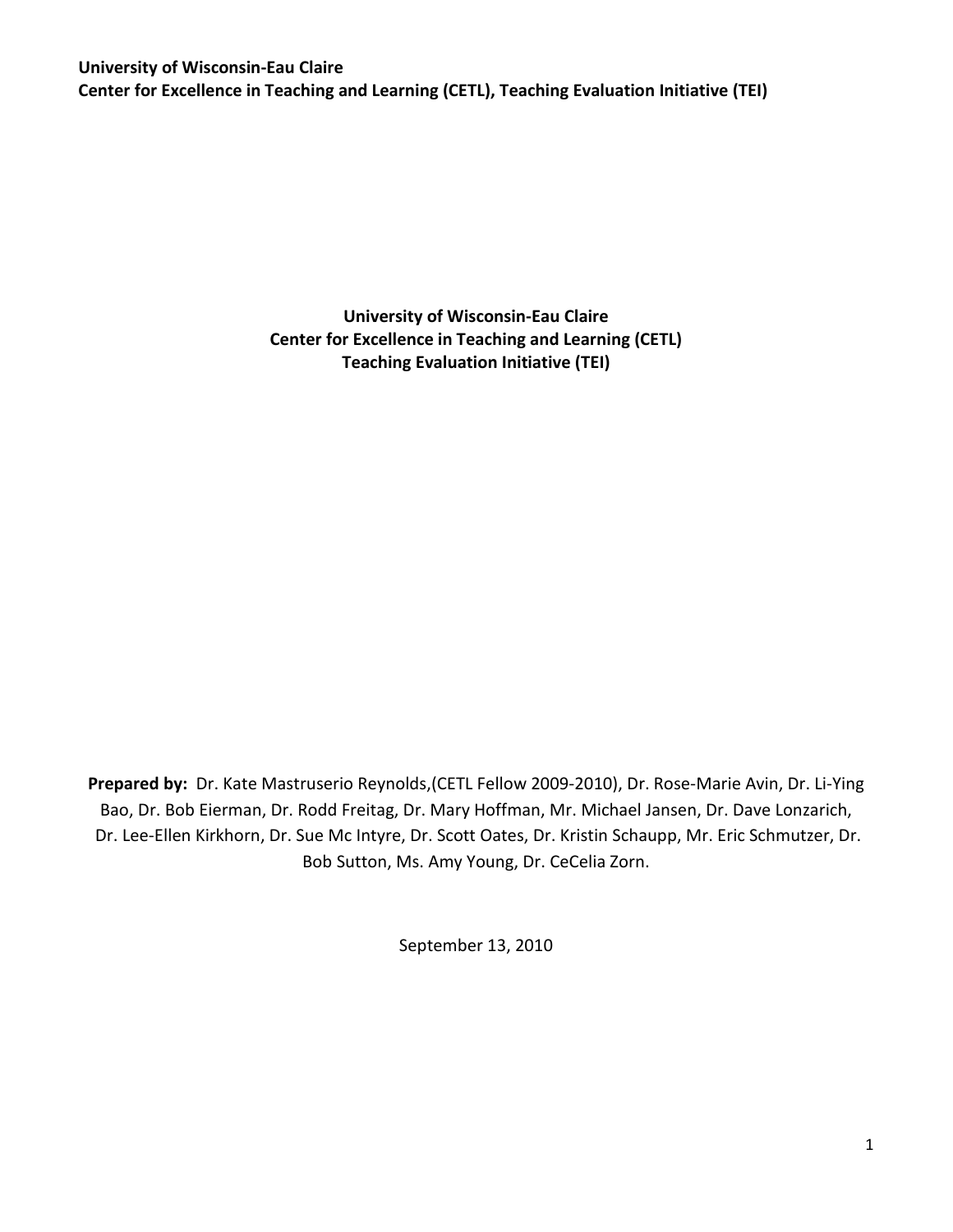#### **University of Wisconsin-Eau Claire Center for Excellence in Teaching and Learning (CETL), Teaching Evaluation Initiative (TEI)**

### 1) **Working Definition of Effective Teaching**

#### **Preface**

The impetus for this effective teaching working definition can be traced to several sources: UW-Eau Claire's longstanding reputation for effective teaching; the Centennial Plan's commitment to student learning; and the professional, scholarly discourse that, over the last two decades, has probed the relationship between teaching and learning. It must come as no surprise to us as scholars, that this research into effective teaching has yielded findings that have implications for our work.

One area of findings addresses the evaluation of teaching. What is effective teaching? What does it look like? Does it look the same in all contexts? What methods for evaluating teaching are most valid and reliable? And, what methods of evaluation are most formative, that is methods that help us to become more effective teachers?

As scholars and teachers, we aspire to remain current in our fields; likewise, as members of Department Personnel Committees, we should also aspire to remain current in the professional and scholarly discourse about the evaluation of effective teaching.

During the 2009 – 2010 academic year a group of faculty, academic staff, and students, and with the support of CETL, met weekly to read and discuss scholarly literature about evaluating and fostering effective teaching. With this literature in mind, the group also reviewed statements about effective teaching and criteria for evaluating teaching in UW-Eau Claire's Faculty and Staff Handbook (the FASH) and in the Department Evaluation Plan for each academic unit. The purpose of the review was to identify common criteria for evaluating teaching, combining these with findings and commentary from the literature about evaluation and effective teaching.

The Teacher Evaluation Initiative committee (TEI) offers this document as a tool that DPC's can use to inform, refine, and even revise methods for evaluating teaching. This document does not propose to standardize criteria for effective teaching or standardize a method for evaluating teaching. This document presents criteria for evaluating teaching to be contextualized in terms of a department's goals for student learning, curriculum, and instructional methods. Indeed, any method for evaluating teaching must be context-sensitive.

#### **Effective Teaching Elicits Student Learning**

This definition has been constructed from our discussions about the FASH, DEP's, and the literature they reviewed.

The FASH defines effective teaching as "the success of the instructor in securing interest, effort, and progress on the part of students. The primary consideration is that students are stimulated to better standards of scholarship, to keener interest in learning, to greater professional understanding, and to more effective effort toward self-improvement. "(Faculty and Academic Staff Handbook, Chapter 5) Condensing the FASH, we offer the following: **Effective teaching elicits students learning.** From the literature we reviewed, effective teaching, beyond being informed by a field's content and methods, is also informed by the instructor asking, "What instructional methods best elicit student learning?" and by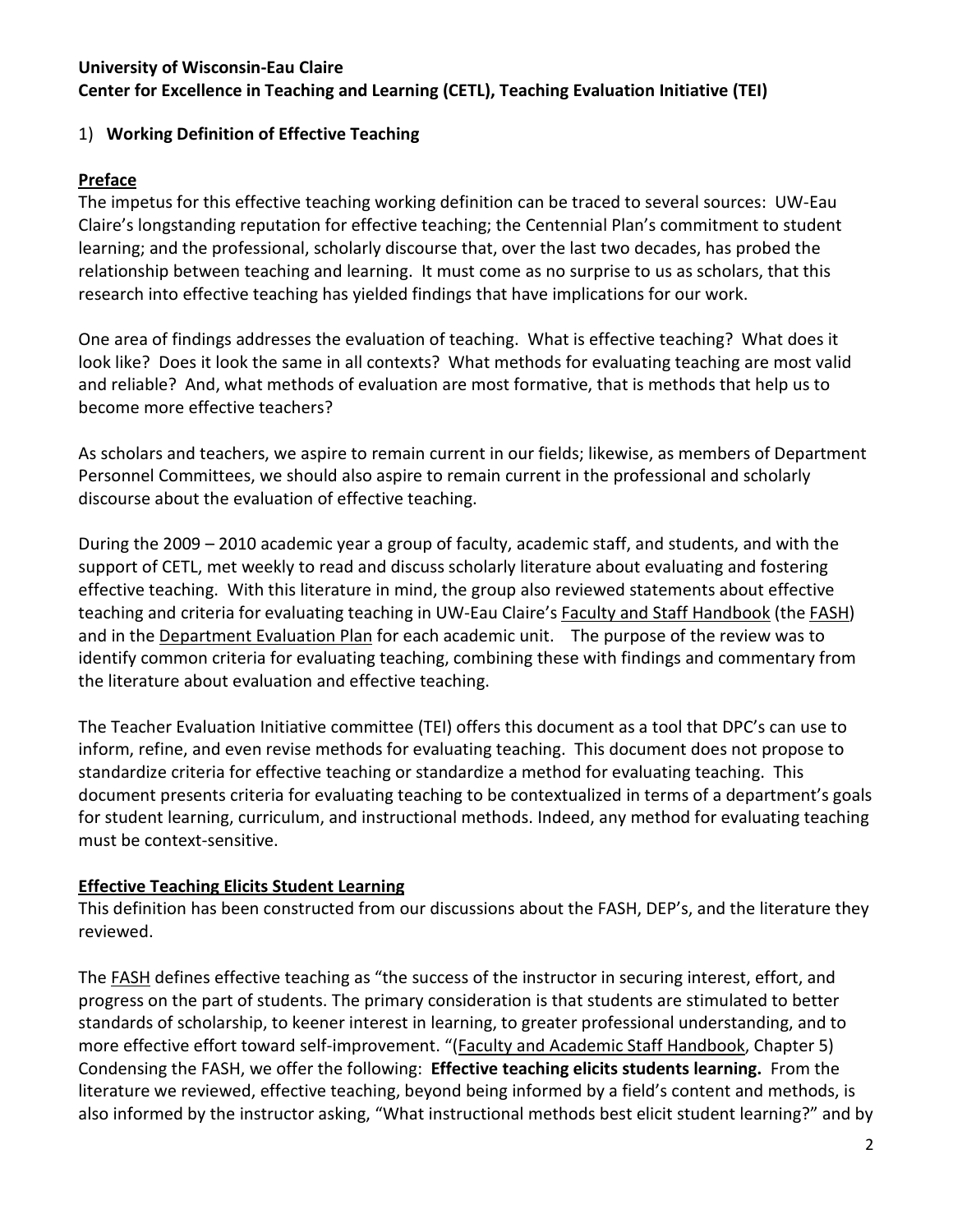## **University of Wisconsin-Eau Claire Center for Excellence in Teaching and Learning (CETL), Teaching Evaluation Initiative (TEI)**

asking "What evidence do I have that the students are achieving the course learning outcomes and what does this evidence tell me about the efficacy of my instructional methods?" (i.e., reflective practice).

To elucidate these high level statements, we present below four categories for evaluating teaching, with each category populated with more fine-grained statements about what an effective teacher does. Where possible, links are provided to examples and other sources of further illustration. The four categories (Figure 1), derived from the FASH and the DEP's, include 1) disciplinary expertise, 2) design and development skills, 3) instructional practices and performance, 4) learning/teaching environment.

Figure 1: Teaching Categories

| <b>DISCIPLINARY</b><br>L.<br><b>EXPERTISE</b> | <b>II. DESIGN AND</b><br><b>DEVELOPMENT</b><br><b>SKILLS</b> |
|-----------------------------------------------|--------------------------------------------------------------|
| <b>III. INSTRUCTIONAL</b>                     | <b>IV. LEARNING/</b>                                         |
| <b>PRACTICES AND</b>                          | <b>TEACHING</b>                                              |
| <b>PERFORMANCE</b>                            | <b>ENVIRONMENT</b>                                           |

### **Exploring the Criteria**

The four categories for evaluating teaching are global categories which have many features that delineate them. In the table below, each overarching category in the taupe box has descriptive statements to illuminate the features of it. The overarching categories are followed by a breakdown of the various aspects of the category into subcategories, which are accompanied by descriptive statements. The subcategories are intended only to explain in more detail the whole category. The TEI Committee does not recommend conducting peer reviews based on the plethora of subcategory descriptive statements as it would be an overwhelming task for both the reviewer and reviewee.

| <b>DISCIPLINARY EXPERTISE</b><br>The instructor is knowledgeable and up to date in his/her field of expertise.<br>The instructor provides high quality content information that represents the depth<br>$\bullet$<br>and breadth of knowledge in the discipline.<br>The instructor bases his/her content information on research and exercises informed<br>$\bullet$<br>decision making when facts or concepts are disputable within the field (i.e., stances<br>are based on justifiable positions). |
|-------------------------------------------------------------------------------------------------------------------------------------------------------------------------------------------------------------------------------------------------------------------------------------------------------------------------------------------------------------------------------------------------------------------------------------------------------------------------------------------------------|
| Content Knowledge (Declarative Knowledge)<br>The instructor knows the discipline's facts, concepts, theories, etc.<br>$\bullet$<br>The instructor is familiar with current research and new directions for future<br>$\bullet$<br>study.                                                                                                                                                                                                                                                              |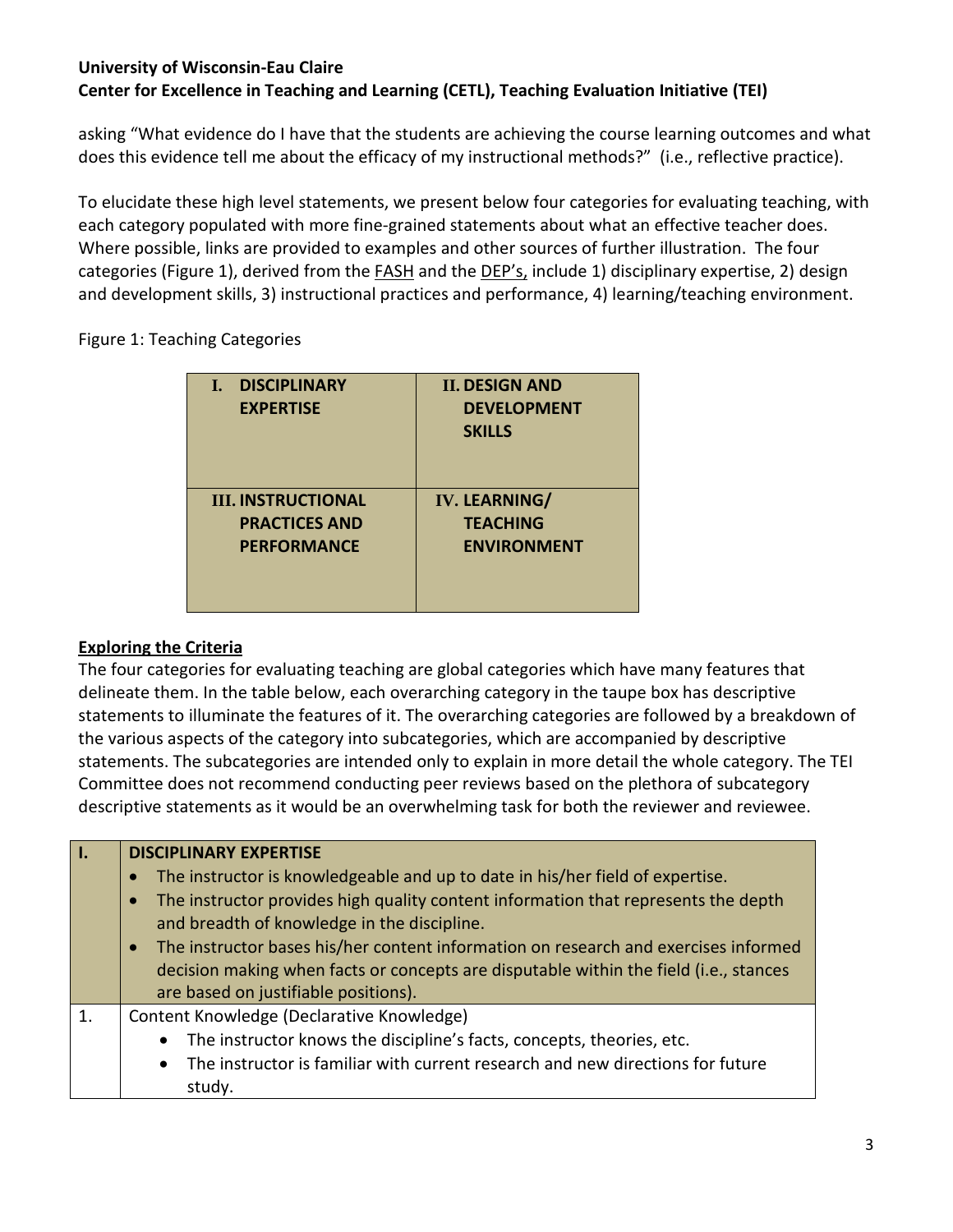#### **University of Wisconsin-Eau Claire**

# **Center for Excellence in Teaching and Learning (CETL), Teaching Evaluation Initiative (TEI)**

| 2. | Skills Knowledge (Procedural Knowledge)<br>The instructor knows how to create, inquire, research, practice, perform, etc. in<br>the field                                                                                                                                                                                                                                                                                                                                                                                                                                                                                       |
|----|---------------------------------------------------------------------------------------------------------------------------------------------------------------------------------------------------------------------------------------------------------------------------------------------------------------------------------------------------------------------------------------------------------------------------------------------------------------------------------------------------------------------------------------------------------------------------------------------------------------------------------|
|    |                                                                                                                                                                                                                                                                                                                                                                                                                                                                                                                                                                                                                                 |
| Π. | <b>DESIGN AND DEVELOPMENT SKILLS</b><br>The instructor designs course curricula, course materials, lessons, assignments, and<br>assessments that elicits student learning.<br>The course design is sensitive to the teaching context, e.g., seminar, lecture hall,<br>studio, field placement, internship, clinical, etc.<br>The instructor reflects on his/her courses, course design and course objectives to<br>better elicit student learning.                                                                                                                                                                              |
| 1. | <b>Course Design Features</b><br>Learner outcomes inform course design. (Note: link to Backward Design)<br>$\bullet$<br>Syllabus, schedules, grading policy, rubrics, formative assessments, etc. make the<br>$\bullet$<br>course design comprehensible and transparent to the students.<br>Course addresses skills, knowledge, values, articulate with goals, outcomes,<br>$\bullet$<br>standards, or competencies set by the department or accreditation agency.                                                                                                                                                              |
| 2. | Lesson Design Features<br>Lessons and activities are learning focused (i.e., classroom, lab, studio, internship,<br>and clinical pedagogies engage students in active learning).<br>Instructional materials are developmentally appropriate. (Link: Scaffolds<br>$\bullet$<br>material-builds learners' knowledge base step-wise throughout the term;<br>provides supports in learning, sequences learning well in lessons and the term)<br>Connections among course topics are explicit and transparent.<br>$\bullet$<br>Modernizes the course intermittently and responds to the changing student<br>population and its needs |
| 3. | <b>Assessment Design Features</b><br>Assessments are based on learning outcomes.<br>Assessments are fair and useful.<br>Assessments are valid and reliable and based on identified criteria/objectives<br>Assessments provide useful, high quality feedback to students.<br>Assessments are returned to students in a timely manner.<br>The grading system is fair and clear to the learners                                                                                                                                                                                                                                    |
| Ш. | <b>INSTRUCTIONAL PRACTICES AND PERFORMANCE</b>                                                                                                                                                                                                                                                                                                                                                                                                                                                                                                                                                                                  |
|    | The instructor has a working knowledge of research-based and field-recognized<br>instructional and assessment practices, which he/she employs in a manner<br>appropriate for the context in order to elicit student learning.<br>The instructor reflects on his/her instructional effectiveness and practices in<br>$\bullet$<br>order to continue his/her professional development.                                                                                                                                                                                                                                            |
| 1. | <b>Teaching Methods</b>                                                                                                                                                                                                                                                                                                                                                                                                                                                                                                                                                                                                         |
|    | Instructor fosters in students the values recognized as important in the discipline                                                                                                                                                                                                                                                                                                                                                                                                                                                                                                                                             |

• Instructor employs a variety of teaching methods to engage students and elicit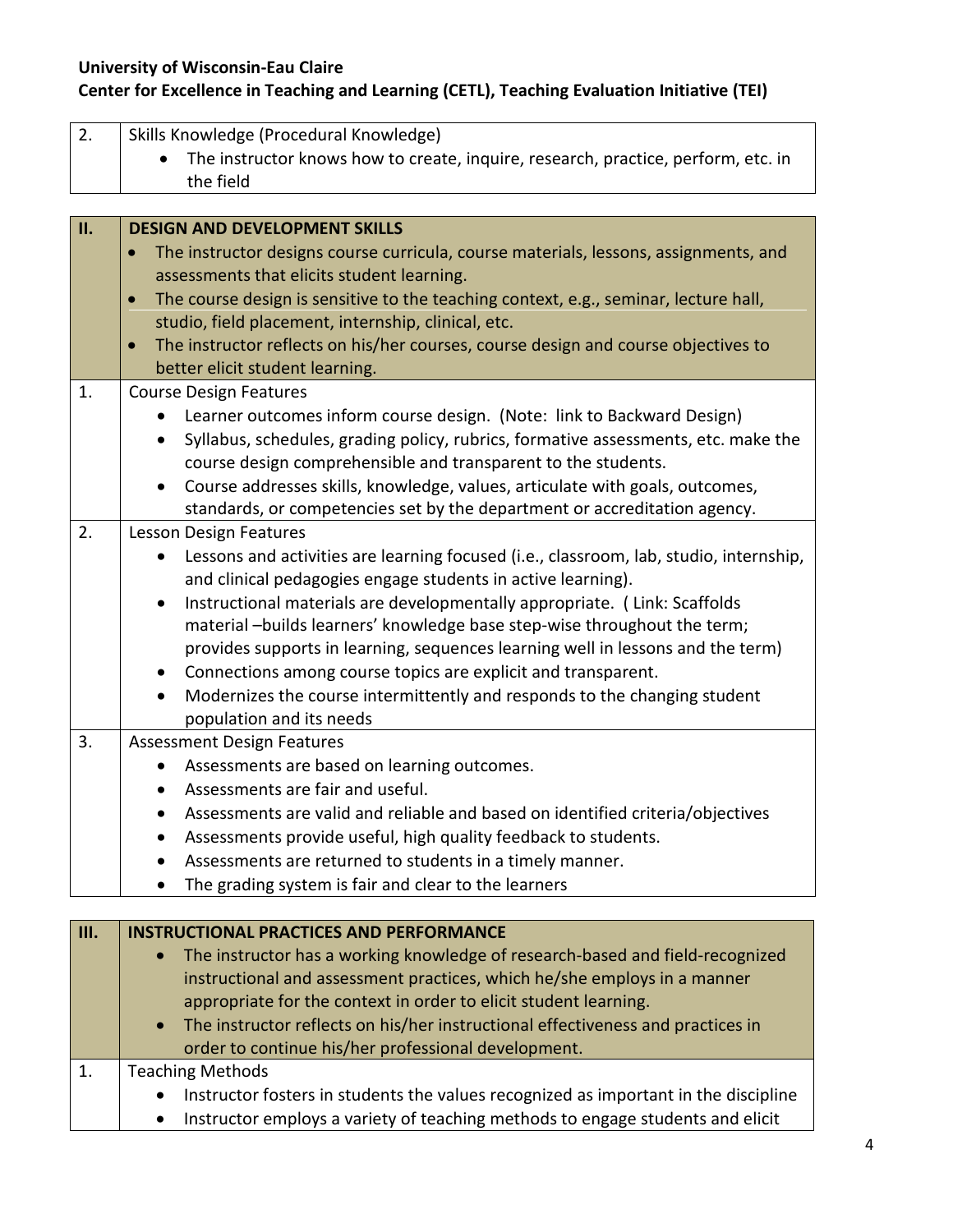## **University of Wisconsin-Eau Claire Center for Excellence in Teaching and Learning (CETL), Teaching Evaluation Initiative (TEI)**

|    | learning suitable for the student and the environment (i.e., as appropriate for           |
|----|-------------------------------------------------------------------------------------------|
|    | learning needs of diverse students and the learning context (e.g., lab, clinic,           |
|    | studio, internships, classroom, etc.))                                                    |
|    | Instructor sets challenging and realistic expectations that are attentive to              |
|    | student's cognitive development. Lessons                                                  |
|    | support and elicit higher-order thinking<br>$\circ$                                       |
|    | activate and build on students' prior knowledge<br>$\circ$                                |
|    | provide supports (scaffolds) for students to learn something they could<br>O              |
|    | not achieve independently.                                                                |
|    | introduce new skills and concepts when students are cognitively ready<br>$\circ$          |
|    | are paced appropriately<br>O                                                              |
|    | Instructor uses current information and resources                                         |
|    | Instructor emphasizes, when appropriate, the relevance of the course material to          |
|    | real world issues.                                                                        |
| 2. | Assessment of Instruction                                                                 |
|    | The instructor maintains accurate records, files timely reports and records.<br>$\bullet$ |
|    | The instructor uses appropriate assessment in instruction<br>$\bullet$                    |
|    | Checks learners' comprehension of the material intermittently<br>$\circ$                  |
|    | Monitors learners' progress informally as well as formally<br>O                           |
|    | Provides constructive feedback (writes comments on returned work,<br>O                    |
|    | answers students' questions, and gives advice on test-taking)                             |
|    | Strives to be fair in testing and grading<br>$\circ$                                      |
|    | Employs the backward design approach to align instructional objectives<br>O               |
|    | with the assessment(s); assessment guides instruction.                                    |
|    | Makes assessments congruent with his/her instructional methodology<br>O                   |
|    | Covers material to be tested during class<br>O                                            |
|    | Writes relevant test questions                                                            |
| 3. | <b>Instructor Reflection</b>                                                              |
|    | The instructor strives to be a more effective teacher                                     |
|    | The instructor utilizes reflection and feedback to improve instruction. The<br>$\bullet$  |
|    | instructor                                                                                |
|    | reflects on lessons in order to plan future lessons<br>$\circ$                            |
|    | gathers feedback from a variety of sources (e.g., student evaluations,<br>O               |
|    | learner assessments, peer observations, etc) to improve his/her                           |
|    | instruction                                                                               |
|    | integrates new instructional practices into courses<br>$\circ$                            |
|    | continues learning (attends workshops, etc. on teaching and disciplinary<br>O             |
|    | content)                                                                                  |

| LEARNING/TEACHING ENVIRONMENT                                                       |
|-------------------------------------------------------------------------------------|
| The instructor creates a dialogic, welcoming and interactive environment focused on |
| learning.                                                                           |